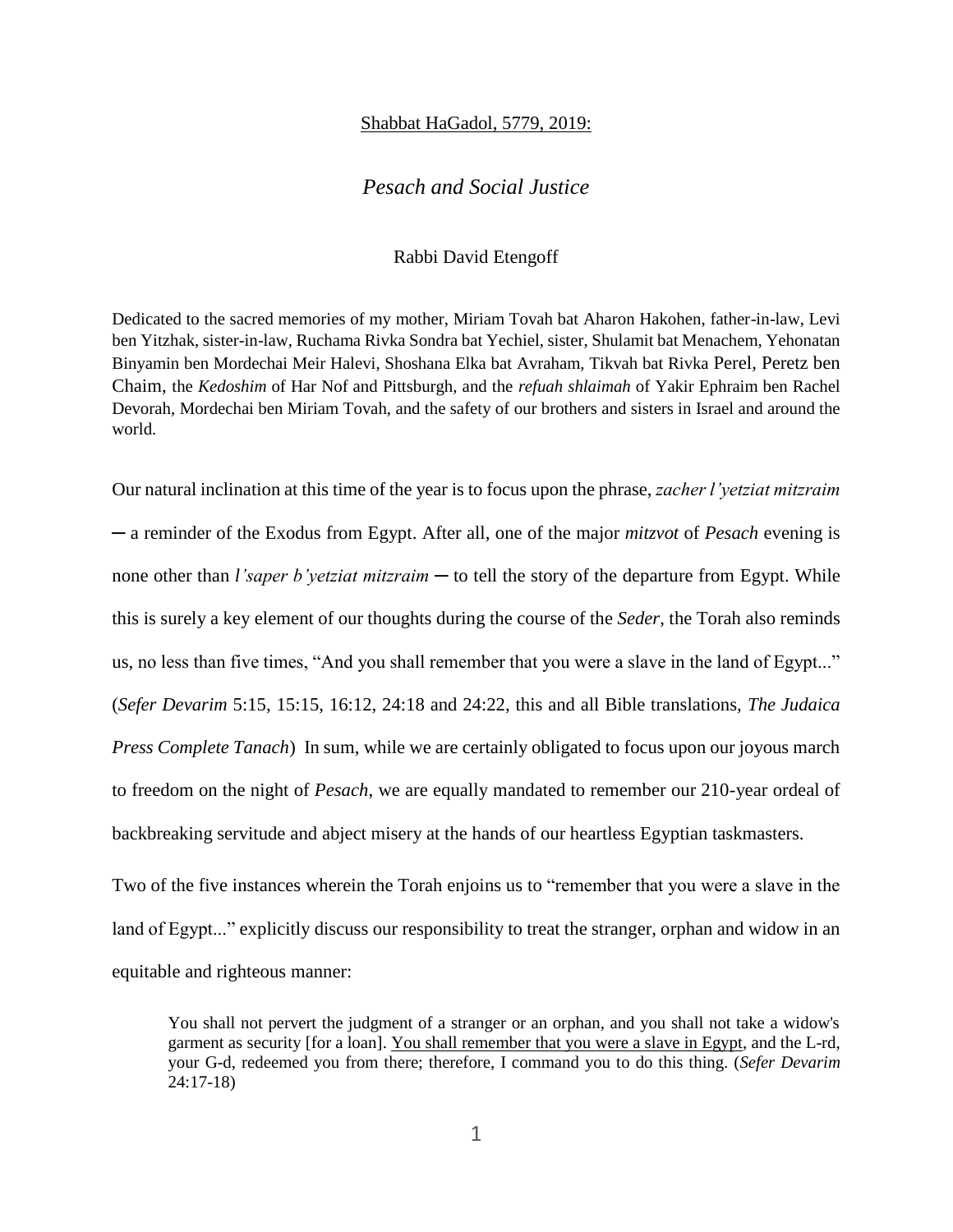When you beat your olive tree, you shall not pick all its fruit after you; it shall be [left] for the stranger, the orphan and the widow. When you pick the grapes of your vineyard, you shall not glean after you: it shall be [left] for the stranger, the orphan and the widow. You shall remember that you were a slave in the land of Egypt: therefore, I command you to do this thing. (24:20-22 with my emendations)

These verses urge us to guard the rights and privileges of the most vulnerable members of Jewish society by reminding us, in no uncertain terms, that our entire nation was once completely vulnerable, subject to the diabolical control of Pharaoh and his vicious henchmen. As such, as a people and as individuals, we must build upon the historical consciousness of our Egyptian servitude and be acutely sensitive to the needs of those who require our assistance to live dignified and meaningful lives. In other words, the Torah is commanding us to practice the highest standards of social justice.

The Rambam (Maimonides, 1135-1204) codifies our moral and halachic imperative to actively provide for the needs of those most at risk. In the context of a famous *halacha* regarding the *mitzvah* of *simchat Yom Tov* (rejoicing during the *Yom Tov* meal), he states:

When a person eats and drinks [in celebration of a holiday], he is obligated to feed converts, orphans, widows, and others who are destitute and poor. In contrast, a person who locks the gates of his courtyard and eats and drinks with his children and his wife, without feeding the poor and the embittered, is [not indulging in] rejoicing associated with a *mitzvah*, but rather the rejoicing of his belly. (*Mishneh Torah*, *Hilchot Yom Tov* 6:18, translation, Rabbi Eliyahu Touger with my emendations)

The Rambam is teaching us a profound life lesson that goes far beyond the purview of a specific *Yom Tov*-based halacha, namely, *kol yisrael arevim zeh bazeh* — every Jew is personally responsible for the welfare of every other Jew, and no one should ever be left behind. Little wonder, then, that in the opening words of the *haggadah* we declare as one:

This is the bread of affliction that our ancestors ate in the land of Egypt. All those who are hungry, let them enter and eat. All who are in need, let them come celebrate the Passover. Now we are here. Next year in the land of Israel. This year we are enslaved. Next year may we be free. [\(http://www.mazoncanada.ca/wp-content/uploads/2015/03/2015-Passover-Resource.pdf\)](http://www.mazoncanada.ca/wp-content/uploads/2015/03/2015-Passover-Resource.pdf)